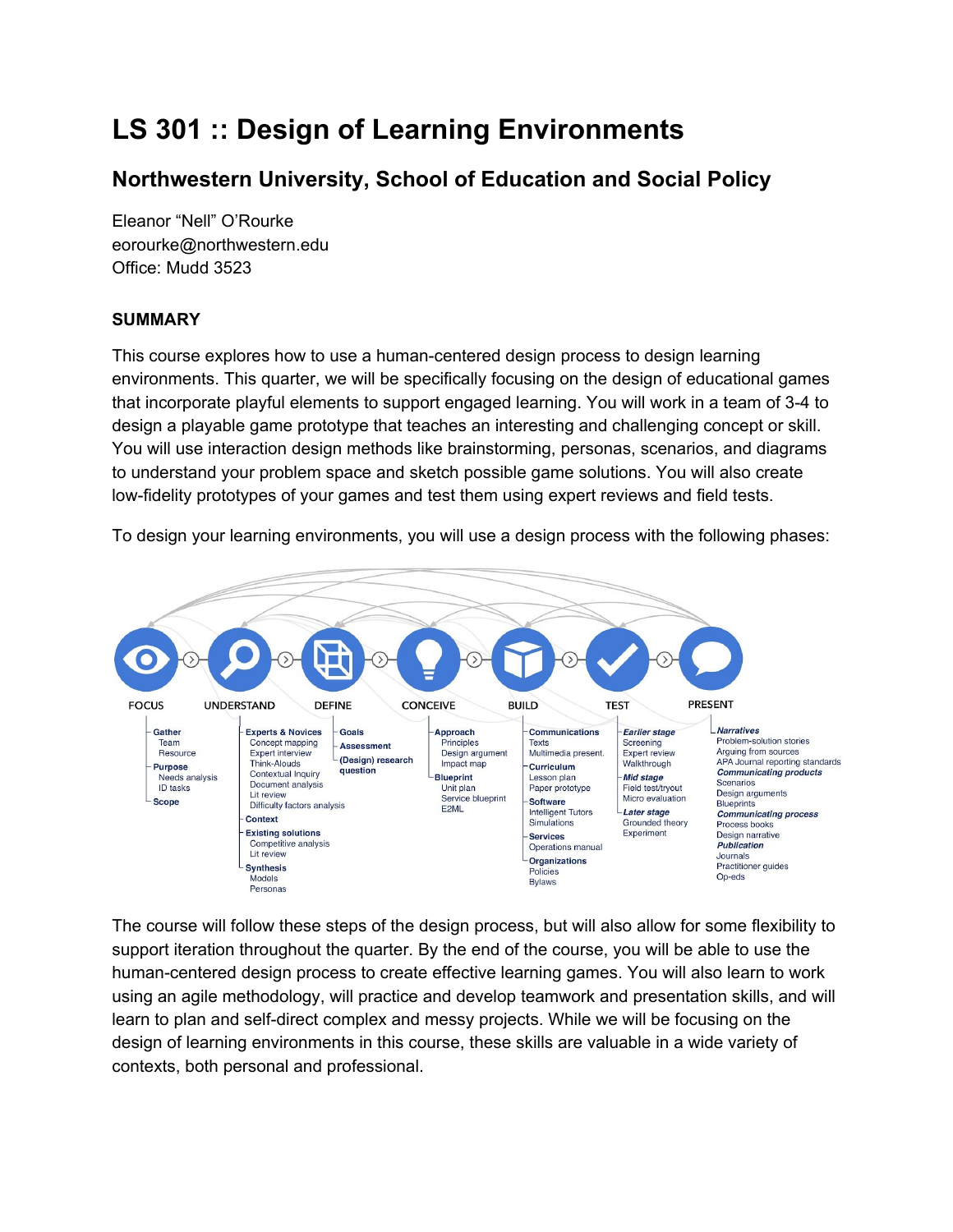#### **LEARNING OBJECTIVES**

There are four core sets of ideas that Design of Learning Environments focuses on:

#### ● **Iterative, Human-Centered Design Process**

You will apply the human-centered design process to problems of learning. This design process is a general approach referred to as *design thinking* that can be applied to designing products, services and strategic planning. As such it provides a basis for organizational innovation in general that you can apply across many contexts.

#### ● **Agile team management**

Most complex problems require you to work in teams. To become an effective designer you need to be skilled at techniques to help your team communicate, plan and stay motivated. You will practice basic techniques for Lean/Agile project management including: daily stands, sprint planning, release demos, group critique, help-seeking from mentors, meeting agendas and design process books. These techniques will allow you to keep your team's happy and running smoothly.

#### ● **Learning principles**

The principles of human cognition and social context apply whether you are designing environments to promote learning or work (which therefore look surprisingly similar). To effectively promote learning and organizational change, you will learn design principles for: creating meaningful work, increasing motivation, effective coaching, supporting development of new knowledge and skills, and creating supportive culture. Combined with the design process, these principles will allow you to create organizations that are better for learning and working.

### ● **Game design**

You will discover the core structures that make up games, including rules, game mechanics, incentives and rewards, actions, and interfaces. While we often think of games as being very separate from "reality", most environments we encounter can be thought of as types of games. For example, schools, workplaces, and organizations all have rules, incentives, rewards, and expected types of interaction. By thinking deeply about the design of games, we can begin to understand the systems and organizations we engage with on a daily basis from new perspectives.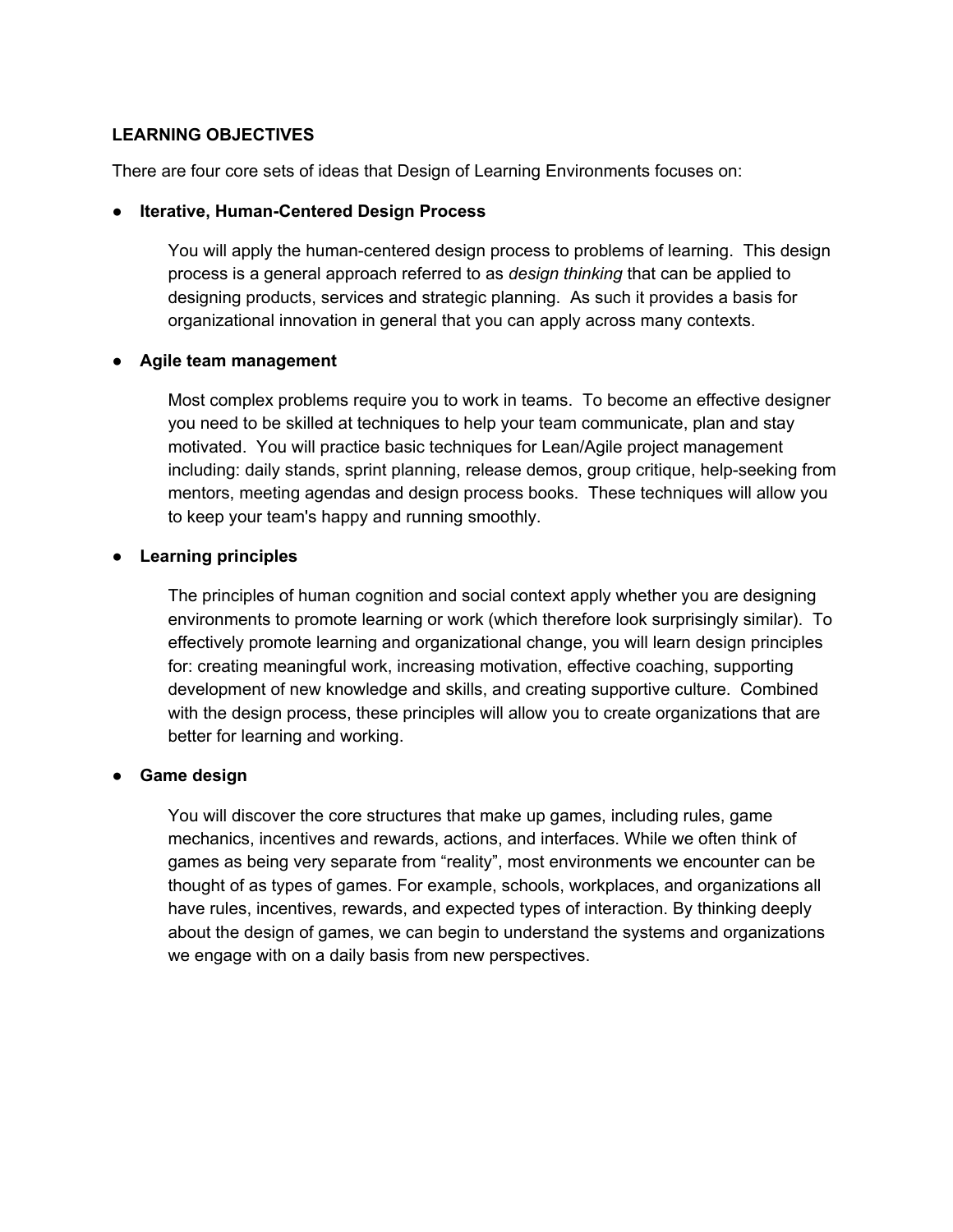## **COURSE STRUCTURE**

This course has several complex learning objectives – all packed into 10 short weeks. As a result, it is extremely important that you stay on top of the readings and assignments. Parts of this class will be new and challenging for many of you, and for this reason, much of our in-class time will be spent working through design exercises with instructors close at hand. The tradeoff, however, is that you are expected to read all assignments and online materials carefully.

## ● **Group Project**

 $\circ$  The purpose of this class is to help you how to design learning environments in the real world, so the focus of the class is the design project. Throughout the quarter, you will work on a team of 3-4 people. Teams will be assigned by the instructor in an effort to diversify perspectives and abilities.

## ● **Client Evaluation**

○ At the end of the course, your client will evaluate the quality of project and how well it meets their needs—the focus of your work will be on creating a game that will help your client more effectively teach their students core concepts in chemistry, biology, and/or computer science.

## ● **Team Evaluation**

○ At the end of the course, you will have the opportunity to evaluate the contributions and effort put forth by each of your teammates. This will provide you with feedback about your effectiveness working in teams.

## ● **Reading Assignments**

○ Almost every class has a few required readings to prepare you for the learning we will do together. Readings include the course texts, articles, and possibly design techniques on the Loft. Reading assignments will focus on the methods and knowledge you need to complete the project work.

### ● **Class Meetings**

○ Class meetings will incorporate design exercises, group critiques, short lectures, large and small group discussion, studio time. These are all intended to help you successfully complete your design project with support from instructors.

### **WARNING!**

Design of Learning Environments (DoLE) is very different from other classes.

The work you do in this class will be far more ill-structured than in a typical University course. While we have done a significant amount of work to scope the design challenges, connect you with clients, and provide useful learning resources, this class will be challenging. The nature of the design problems you will be tackling, and the inevitable failures you will encounter, can make DoLE feel too hard, chaotic, or disorganized relative to what you're used to. If you want a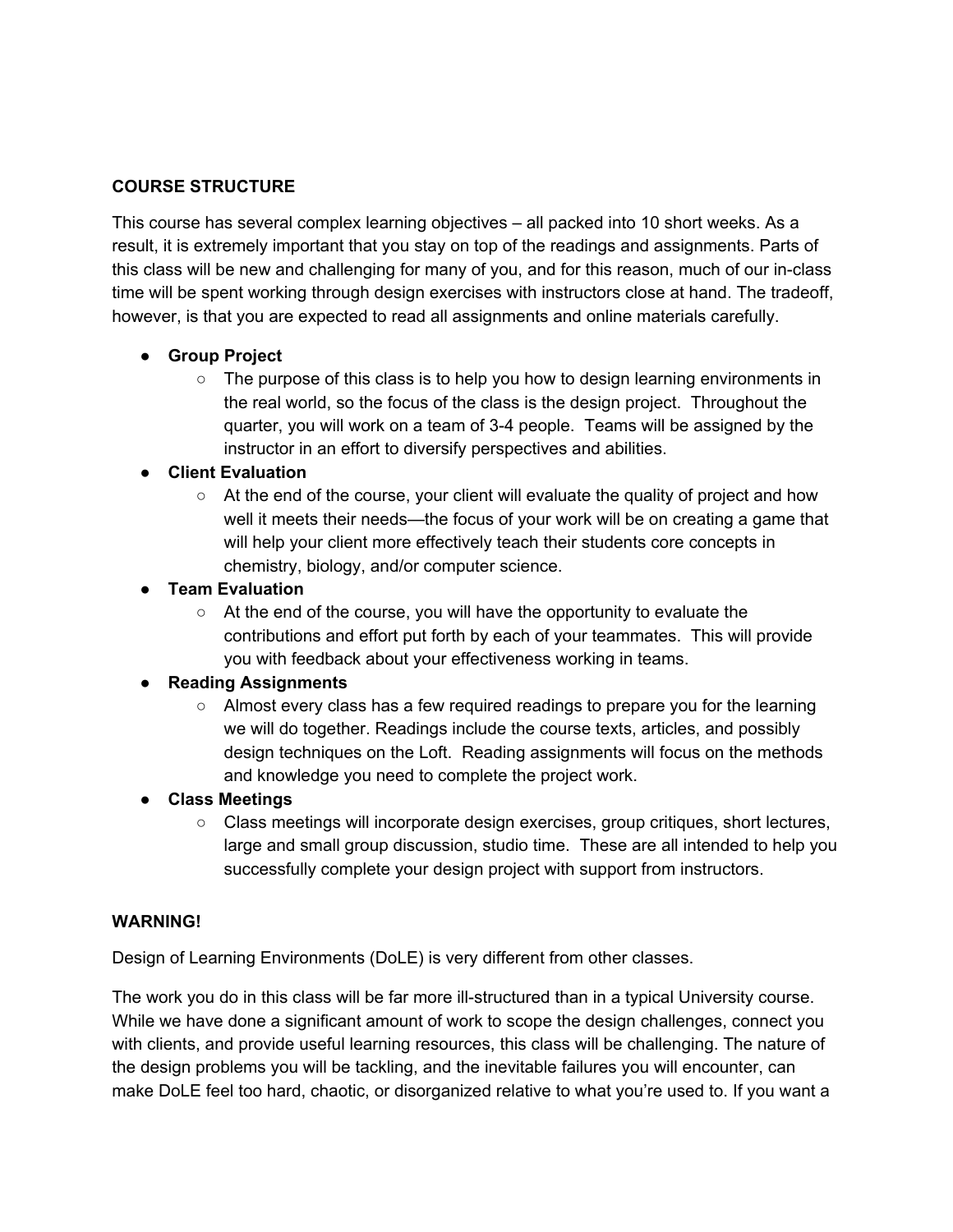class with a clear path to getting an A, this is probably not for you. If, however, you are interested in doing real design work, and want an opportunity to develop your abilities and skills to create effective learning environments, then you will find this a valuable experience.

## **REQUIRED TEXTS**

- All readings are available in Google Drive. You do not need to purchase any books for this class. However, if you'd prefer to read physical books, these are the three that we will be reading the most:
	- **How [learning](https://www.amazon.com/How-Learning-Works-Research-Based-Principles-ebook/dp/B003IEJZXS) works** -- We'll be reading most of this book for class, because it explains key principles you'll need in designing learning environments.
	- **The Art of Game [Design](https://www.amazon.com/Art-Game-Design-Lenses-Second-ebook/dp/B00OYUO4PY/) --** We'll be reading three chapters from this book for class, because it introduces key principles for designing games.
- Selections from other texts will be available on Google Drive.

## **REQUIRED MEDIA**

- **Google Drive & Docs —** We'll use Google to keep track of class notes, your design documents and a place to store some of the course materials.
- **Canvas —** We'll use this website for keeping track of grades and attendance, although most of you work will happen on the Loft.
- **Slack —** We'll use slack for quick help requests and for team communication. Log in to [ls301dole.slack.com](http://ls301dole.slack.com/) and say hello. You'll probably want to download the desktop or mobile app. If you get stuck, ask a question in Slack!

## **REQUIRED TECHNOLOGY**

- **Laptop Computer**
	- All students in this class need access to a laptop computer. On most days, you will be required to bring your computer to class so we can work through design exercises and critiques together.

## ● **Video Recording Device**

- Teams are required to record their testing sessions. Any digital video recorder will do (e.g. smartphone, laptop camera, digital camera, etc.) and each group only needs one.
- **Diagramming Software**
	- We will be creating paper prototypes and potentially other design artifacts like impact maps or service blueprints. To create these, you may need a diagramming tool. You can use presentation software like PowerPoint/Keynote. Another great option (for Mac) is Omnigraffle -- the \$59 educational license is definitely worth it.
- The class will also require software such as PowerPoint/Keynote, Word/Pages available at University Library.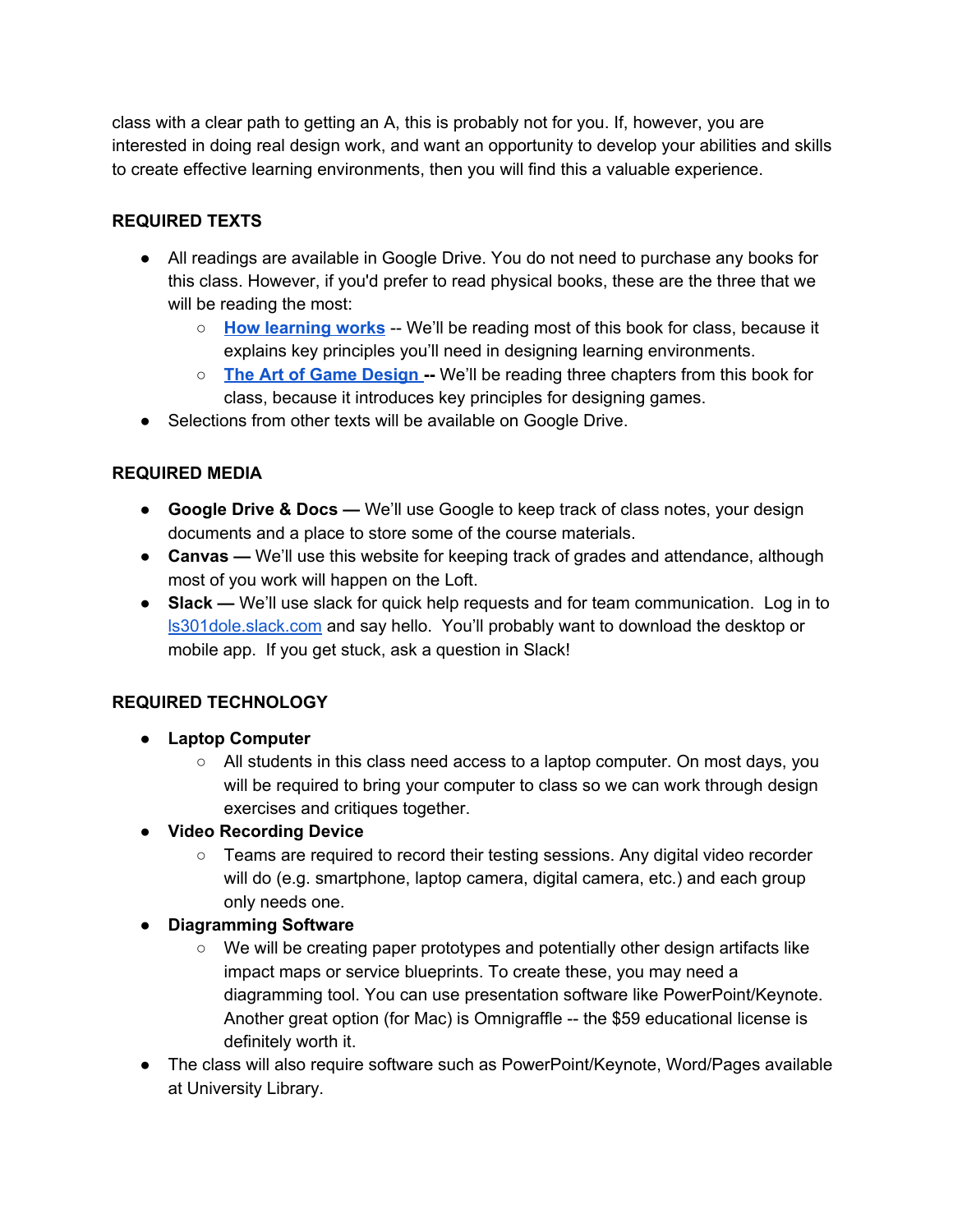## **GRADING**

Your grade will be based on your class commitment, individual assignments, group assignments, and your peer evaluation results. ~**1000 points = 100%.** Note that assignments may change depending on how projects unfold.

| <b>Client satisfaction</b>                                               | 400 pts   |
|--------------------------------------------------------------------------|-----------|
| Teamwork                                                                 | 300 pts   |
| Internal project deadlines                                               | $200$ pts |
| Class Commitment (online/in-class participation, engagement, attendance) | 100 $pts$ |

### **1. Client satisfaction**

At several points in the quarter, your client will determine whether you have provided a learning environment that meets their needs. Their satisfaction with your design will partially determine how well you have succeeded in the design challenge.

| 1 Formative Evaluation 1 | 0 pts   |
|--------------------------|---------|
| 2 Formative Evaluation 2 | 0 pts   |
| 3 Formative Evaluation 3 | 0 pts   |
| 4 Final Evaluation 4     | 400 pts |

## **2. Teamwork, planning & communication**

One of the goals of the class is to learn to use basic project management techniques to plan, work effectively as a team, and work effectively with coaches. At several points in the quarter, your peers will assess your effectiveness as a teammates. Their satisfaction with your contribution will partially determine how well you have succeeded in the design challenge.

| 1 Team evaluation 1 | 75 pts |
|---------------------|--------|
| 2 Team evaluation 2 | 75 pts |
| 3 Team evaluation 3 | 75 pts |
| 4 Team evaluation 4 | 75 pts |

### **3. Internal project deadlines**

Group assignments will vary depending on your particular project, so we cannot say exactly what you will need to complete. A significant component of this class is planning your sprints so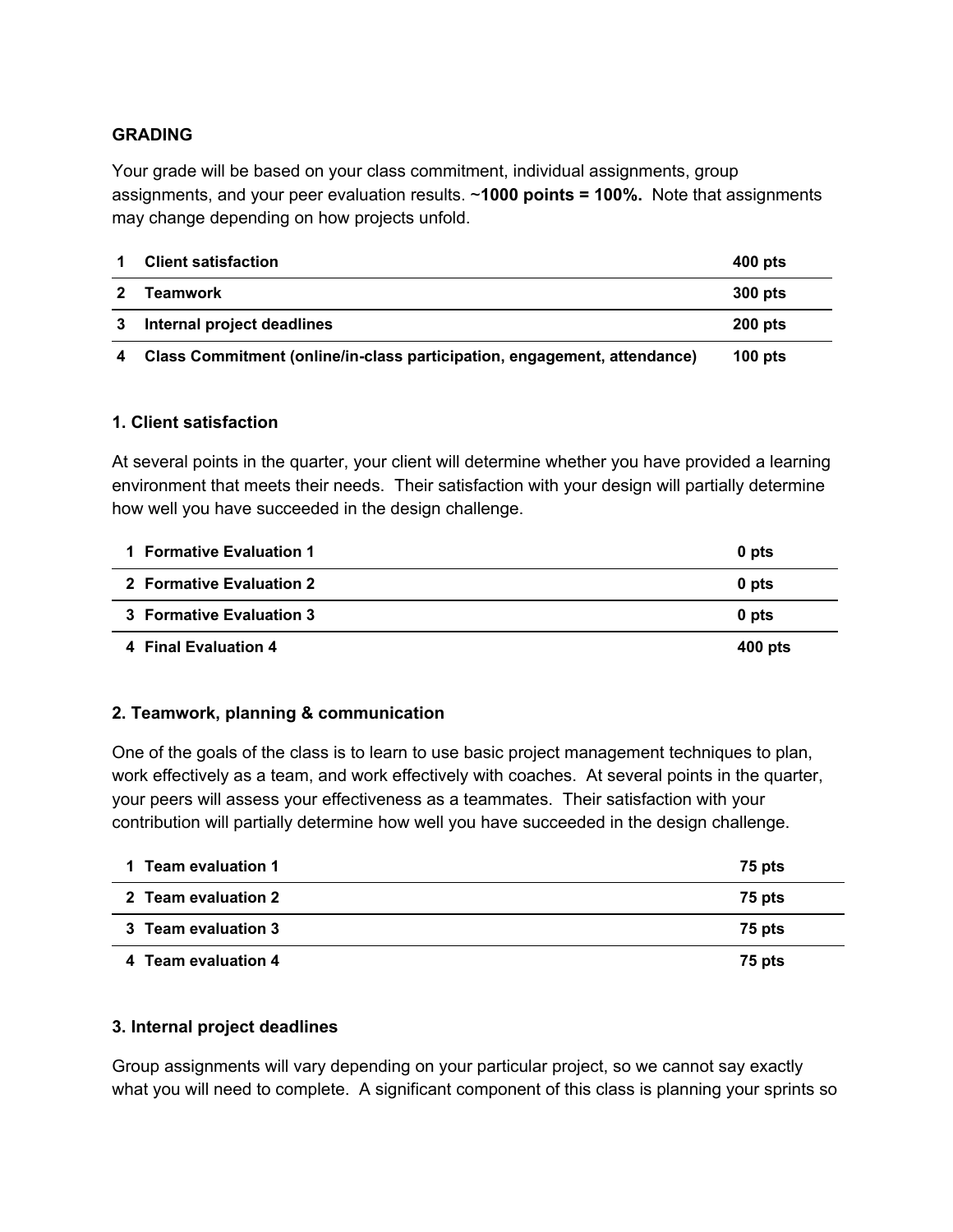that you regularly advance your own understanding of the design problem, and deliver useful products to your learners and client that are empirically tested. You will get feedback on your plans in class and define your deliverables for each two-week sprint with the instructor.

| 1            | <b>Sprint 1</b>           | 40 pts |
|--------------|---------------------------|--------|
| $\mathbf{2}$ | <b>Sprint 2</b>           | 40 pts |
| $3^{\circ}$  | <b>Sprint 3</b>           | 40 pts |
| 4            | <b>Sprint 4</b>           | 40 pts |
| 5.           | <b>Final Deliverables</b> | 40 pts |

## **4. Class Commitment: Attendance, Engagement, Online/Class Participation**

Class commitment includes attending class, being engaged in class, and participating. Completing your teammates' peer evaluations also factors into your class commitment.

- **Attendance:** You are expected to attend all class sessions. If you miss class for any reason other than illness, accident, or a death in the family, you will impair your participation grade. Missing class not only reduces your opportunity to learn new things, it inhibits your teammates' ability to get their work done and may also impair your grade.
- **Engagement:** Engaging in class means that you (a) consistently arrive on time; (b) remain focused on matters at hand while in class (which means staying off Facebook, cell phones, etc.); (c) stay the entire class session, and (d) consistently show respect for classmates.
- **Participation:** You maximize your learning in this class when you actively engage (online and in-class). Active engagement means that you listen carefully to the comments and presentations of other students and seek opportunities to share your own constructive comments and feedback.

## **LATE WORK**

Clients & mentors hate late work. Delivering your project overdue will result in poorer evaluation and less feedback (see above).

## **ABSENCES**

Absences will result in a lowered evaluation (see above).